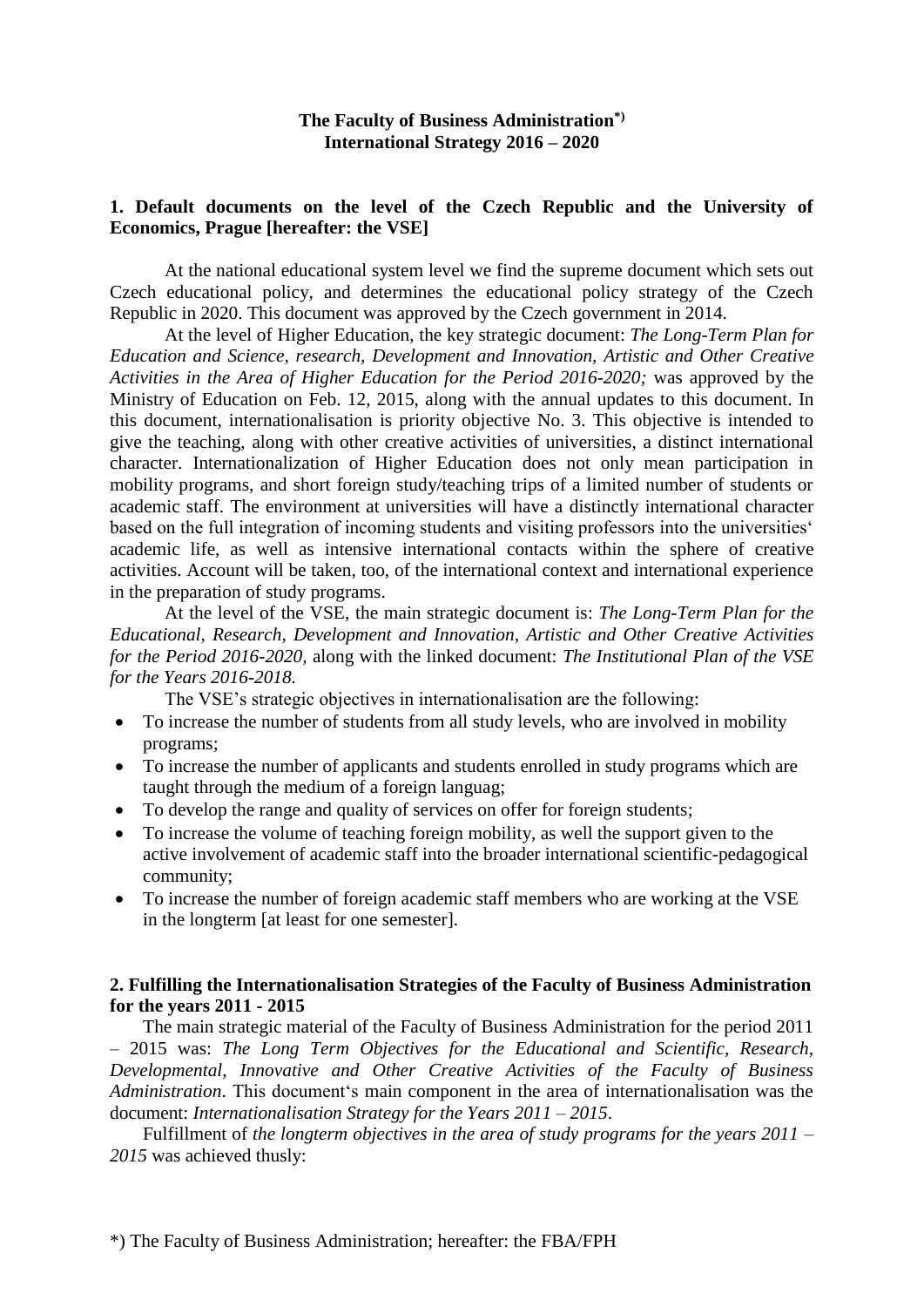- The "flagship" of the internationalisation of study programs was the international program: CEMS. This program is an accredited component of the Master's Degree program: *International Management;*
- The undergraduate programme: *Corporate Finance and Management*, has been taught through the medium of English since 2012;
- The undergraduate programme: *Business Administration and Management* has been taught through the medium of Russian, in Moscow, since 2013;
- There has been an increase in the number of students from study programs, taught through the medium of Czech, who are participating in courses which are taught through the medium of other languages. The number of such students increased from 80 [in 2012] to 251 [in 2014].
- This growth in the number of students was achieved thanks to the greater offer of subjects which are taught through the medium of a foreign language. Semestral foreign exchange students also participate in these study programs, which leads to an increase in the students' international experience.
- Student mobility: The number of students participating in semestral foreign exchange programs at partner schools abroad has grown and stabilised.

Faculty Academic Staff in the Area of Internationalisation:

- The number of teachers who are guarantors of subjects taught through the medium of a foreign language has increased. So too has the quality of these courses (for the benefits accruing to the internationalisation of study programs, see above)
- The number and structure of guest professors has also stabilised. In most cases, we see the same foreign professors returning time after time to teach their courses. The harmonisation of teaching at the VSE with the teaching carried out at renowned foreign schools has been intensified. The number of foreign teachers working at the Faculty of Business Administration has increased from 5.6% (2010) to 9.4% (2014). The number of different nationalities among them has increased from 6% to 8% in the same period.
- Mobility of Academic Staff: There has been an increase in the number of guest professors who go from the VSE to teach at foreign partner schools. The active participation of VSE academic staff in international conferences and symposia receives maximum support. Such participation creates the conditions for more intensive involvement in international projects, and in international research. The aforementioned activities have become important criteria for the growth in qualifications of the academic staff member.

In the area of internationalisation of its external relations, the FBA has repeatedly scored highly in the international rankings, which are organised by the international journal, The Financial Times, as well as the French non-profit organisation, Eduniversal (Best Masters & MBA Ranking).

The following goals of the *Longterm Objectives Strategy for the Years 2011 – 2015* have been partially fulfilled:

- In the extent of involvement in international research and other international projects;
- In the more marked internationalisation of the PhD programs;
- In the involvement in prestigious international publication;

- In gaining the EQUIS international accreditation; the FBA has successfully completed the first two rounds, however, the EFMD did not grant accreditation in its final decision. The FBA then decided that it will continue in the process and endeavour to gain the accreditation at another time.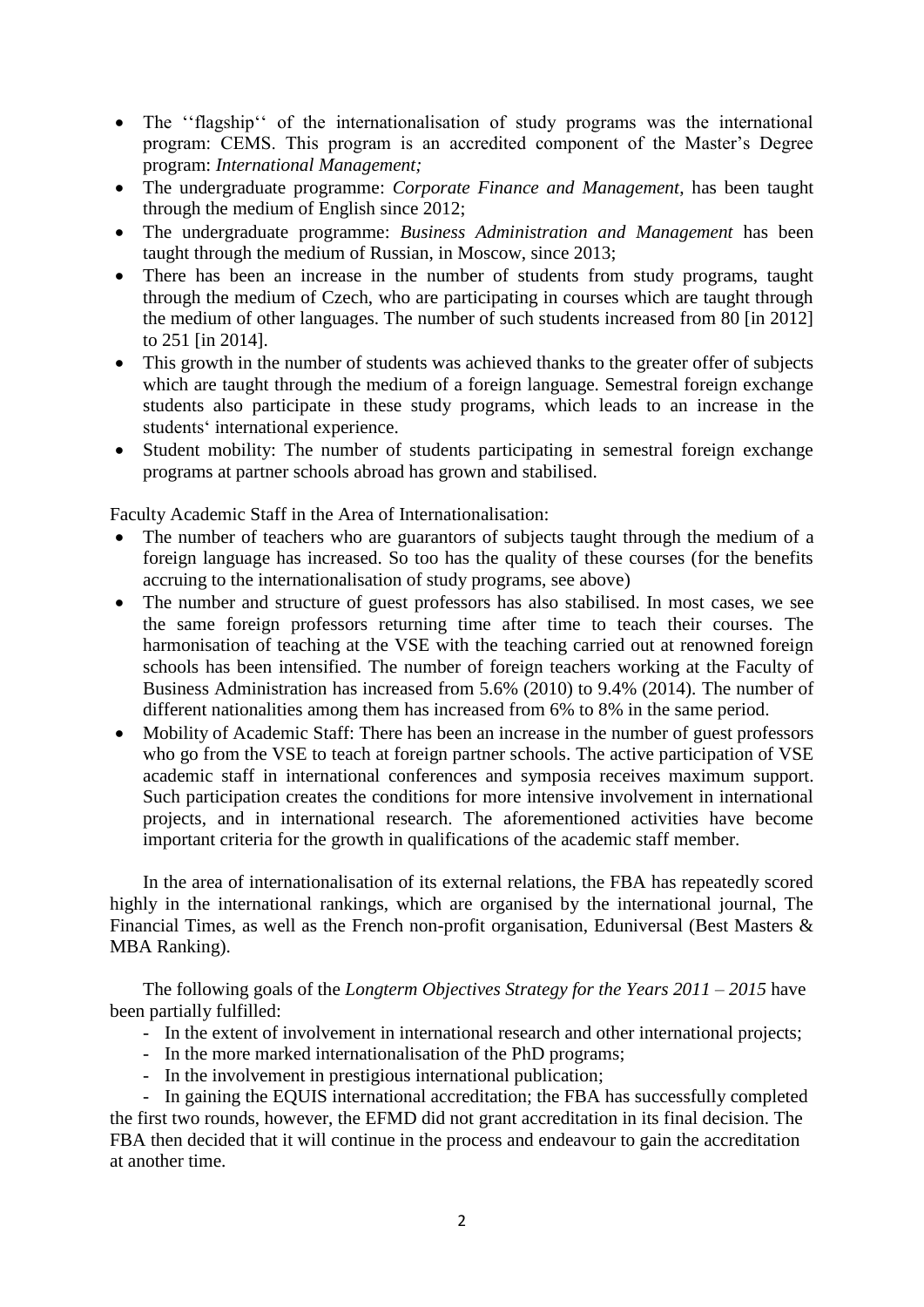#### **3. Default Documents at Czech Republic and VSE Level**

At FPH level, for the period 2016 – 2020, the default document is: *The Long Term Objectives of the Educational and Scientific, Research, Developmental and Innovative, Artistic and Other Creative Activities for the Period 2016 – 2020*, in addition to the linked document: *The Strategic Development Plan for the Faculty of Business Administration.*

These documents, which serve to concretise the longterm objectives of the Faculty of Business Administration, are sectional strategies which affect individual key areas of activity at the FBA. Among them belong the strategies in the area of internationalisation. These internationalisation strategies present a cross-view of the process of internationalisation in the period 2016 – 2020. The FBA's basic strategy for the years here mentioned is included in the fourth part of the document. The fifth part of the text contains policies; in a more detailed formulation; with whose help the FBA will realise its strategic objectives. These policies are accompanied by a system of indicators which measure the degree of success with which their realisation is being met.

The indicators' concrete values are presented in the strategic development plan of the Faculty of Business Administration. In the strategic plan are presented the data which were achieved in the previous year [2014]; the planned information for the year in which, at the latest, - according to the Universities Act – the newly elected Dean of the Faculty must take office [2018]; and for the final year of the longterm objective [2020].

#### **4. Strategy in the Area of Internationalisation**

With regard to the longterm objectives in education and science, research, development and innovative, artistic and other creative activities in the period  $2016 - 2020$ , the Faculty of Business Administration considers its activities to be the basic points of the strategy in the sphere of internationalisation.

In the area of *study programs* taught through the medium of Czech, as well as through the medium of other languages, the FBA considers it crucial that their international character is boosted. This concerns mainly efforts made by the faculty to obtain international accreditation, or re-accreditation, of these programs (EQUIS, AACSB, FIBAA). In addition, it concerns the efforts which are made to regularly place the FBA study programs high up on the prestigious international rankings. It is about, too, the important feedback which verifies the quality of all aspects of the FBA's activities.

Another objective is the development of programs such as the "double-degree" study program, as well as to create mutations of the MBA program, which will be taught exclusively through the medium of English.

In terms of the structure of the *student body*, the aim is to increase the number of applications from abroad for places on study programs taught at the FPH; both for those programs which are taught through the medium of Czech, as well as through the medium of other languages (English and Russian). At the same time. the FPH aims to increase the number of its students who travel abroad during their studies. The FPH also aims to develop a system which monitors the employability of graduates within the international context.

As regards the composition, and qualification structure, of *employees*, the FPH focus mainly on the development of their linguistic, professional and intercultural competence. This is in order to facilitate an element of internationalization in all areas of FPH endeavours; education, science, research, etc. With the same intention in mind, the FPH will gradually increase the number of foreign academic staff members on the FPH payroll.

The intention behind the internationalization of the FBA's *science and research activities* is to increase the number of international research projects being carried out at the Faculty. The Faculty will contribute research personnel to these activities. Related to this are efforts to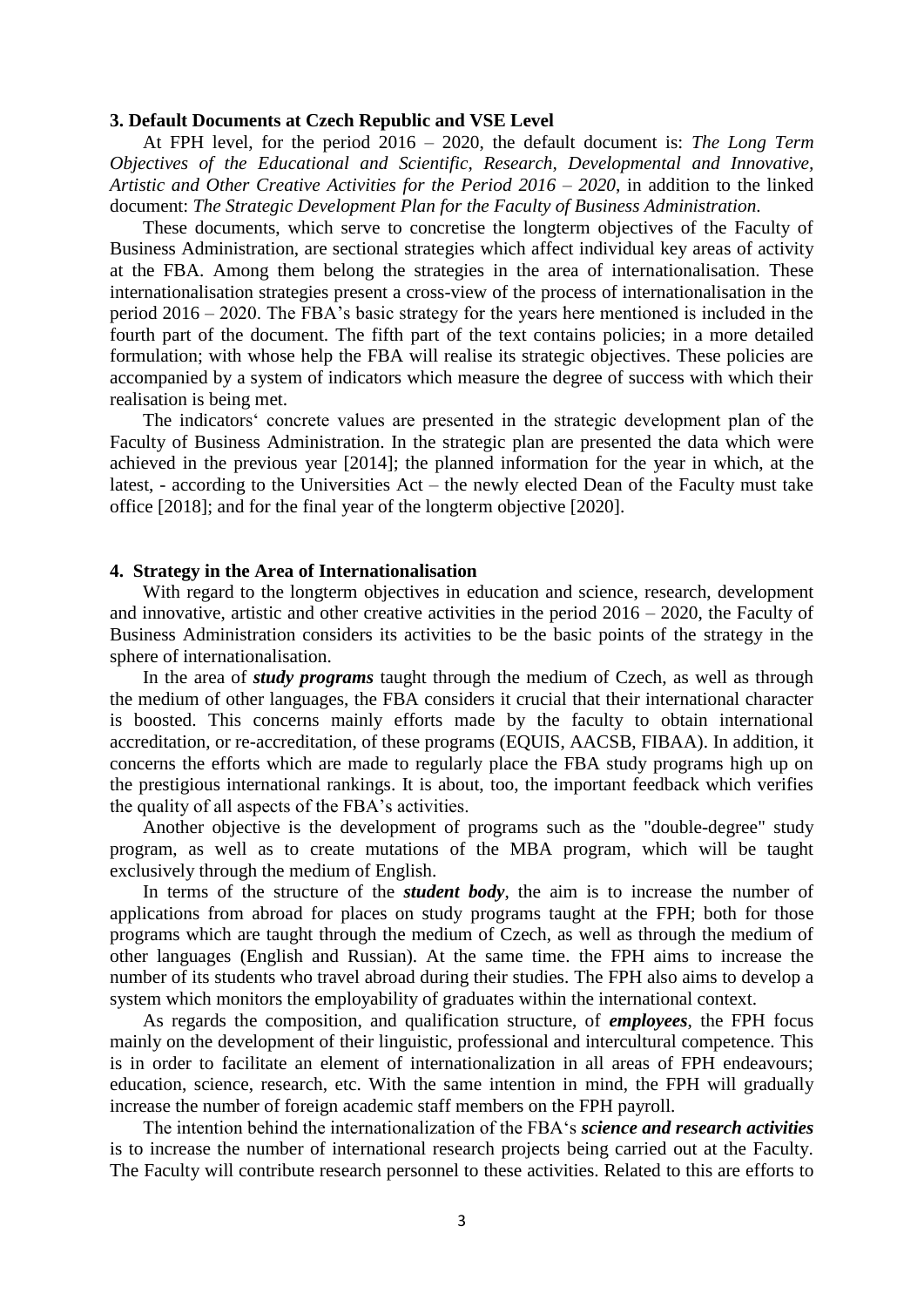have FPH personnel publish the greatest number of scientific works in prestigious international journals.

The FBA supports the activities of its staff in the regional, European and global communities in the areas of *ethics, responsibility and sustainability* (ERS); as well as in the staff's efforts to transmit these "best ERS practices" to the day to day life of the FBA. The Faculty also promotes the activities of its students in international student organizations, which operate within the ERS system.

In the area of *executive education*, it is mainly about extending and improving the offer of commercial education conducted through the medium of a foreign language (measured by the number of foreign clients and acquired funding). To this end, they also benefit from activities associated with preparing courses using TEL (technology-enhanced learning).

In terms of *cooperation with foreign and international bodies in the corporate and public sectors*, the Faculty will undertake those activities which are associated with the permanent strengthening of the global attractiveness of the Faculty of Business Administration brand. The attractiveness of the brand is reflected, for instance, in the high degree of employability of FBA graduates in both the domestic and international labor markets, in addition to the possibilities for Faculty staff to offer their services in the international consulting and contracted research spheres of activity.

#### **5. Fulfilling the Internationalisation Strategies in Individual Areas of FBA Activity**

### **5.1 The Development of the International Character of Faculty Study Programs** *Policies*

In order to strengthen the international character of its study programs, the Faculty of Business Administration applies these medium-term measures:

- Actively seeking out the possibilities for double degree programs;
- Expanding and boosting current platforms for the realisation of the MBA study program which is taught through the medium of English;
- The realisation of the EQUIS accreditation process at the Faculty of Business Administration;
- Participation in the AACSB accreditation process, which takes place at VSE level:
- Realisation of the reaccreditation of the MBA program with the international institution FIBAA;
- Participation in the international evaluation which is carried out by the international journal, the Financial Times;
- Participation in the international evaluation carried out by Eduniversal;
- Participation in the international evaluation carried out by U-multirank;
- Administratively boosting the preparatory phases and processes of international accreditation and evaluation.

#### *Indicators*

- The number of double degree programs accredited through the FBA;
- Accreditation of the executive MBA study program which is fully taught through the medium of English;
- The EQUIS evaluation commission's report (Report of the Peer Review Team).
- Reaccreditation of the MBA study program with the international institution FIBAA;
- The position held by the Master's Degree program *Business Economics and Management* in the Financial Times rankings;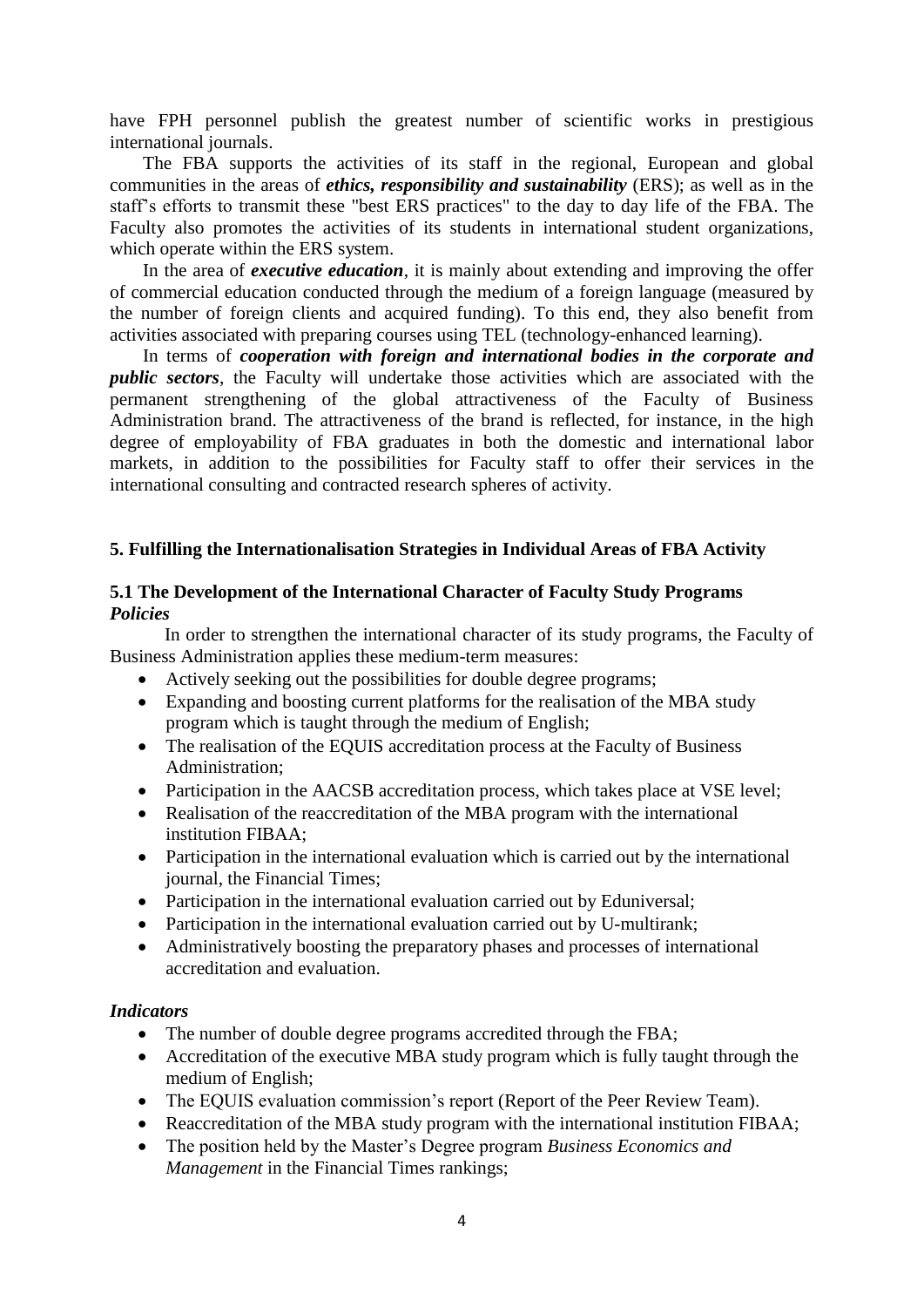- The position held by the Master's Degree program MIM in the Financial Times rankings;
- Inclusion of the Bachelor's, Master's and Doctoral Degree programs in *Business Economics and Management* in the international evaluation which is carried out by U-Multirank:
- Inclusion of the Master's Degree program MIM in the international evaluation carried out by U-multirank.

# *Funding*

International accreditation [EQUIS, AACSB, FIBAA] is financed from funding which the FBA receives from the Ministry of Education of the Czech Republic for support of its strategic development plans.

# **5.2 Development of Students' International Experience**

# *Policies*

Concerning the structure of the student body enrolled in the study programs which are taught at the FBA, the Faculty's policies are focused on the following activities:

- Giving support to the participation of foreign students in those study programs which are taught through the medium of Czech;
- To increasing the number of both applicants and students who are accepted to the Bachelor's programs which are taught through the medium of Russian and English, as well as to those Master's and Doctoral programs which are taught at the VSE's Prague campus.
- To increasing the number of both applicants and students who are accepted to the executive MBA program, which is taught through the medium of English at the VSE's Prague campus.

The above-mentioned objectives are also meant to support campaigns carried out in an online environment, such as meetings with students at foreign secondary schools, and the participation of FBA representatives in post-secondary education fairs abroad, in addition to offering ''mock'' versions of entrance examinations, as well as giving demonstrations of the VSE teaching methods.

In the area of international mobility for students of all levels of studies, we are talking about these basic medium term measures:

- Increasing the number of students who join mobility programs of at least 1 semester's duration;
- Supporting internships to be done abroad;
- Increasing the number of students, of all levels of studies, who participate in short term study stays abroad – e.g., Summer schools, workshops, conferences, and so on.
- More intensive promotion of all forms of support for individual mobility [besides exchange programs]
- More intensive promotion of student participation in foreign Summer and Winter schools.
- $\bullet$

The abovementioned FBA objectives are supported by the following support policies:

- Increasing the volume of subjects taught through the medium of foreign languages [to the required structure and quality] for incoming exchange students:
- Increasing the number of incoming exchange students on courses which are taught through the medium of foreign languages by the FBA's pedagogical staff;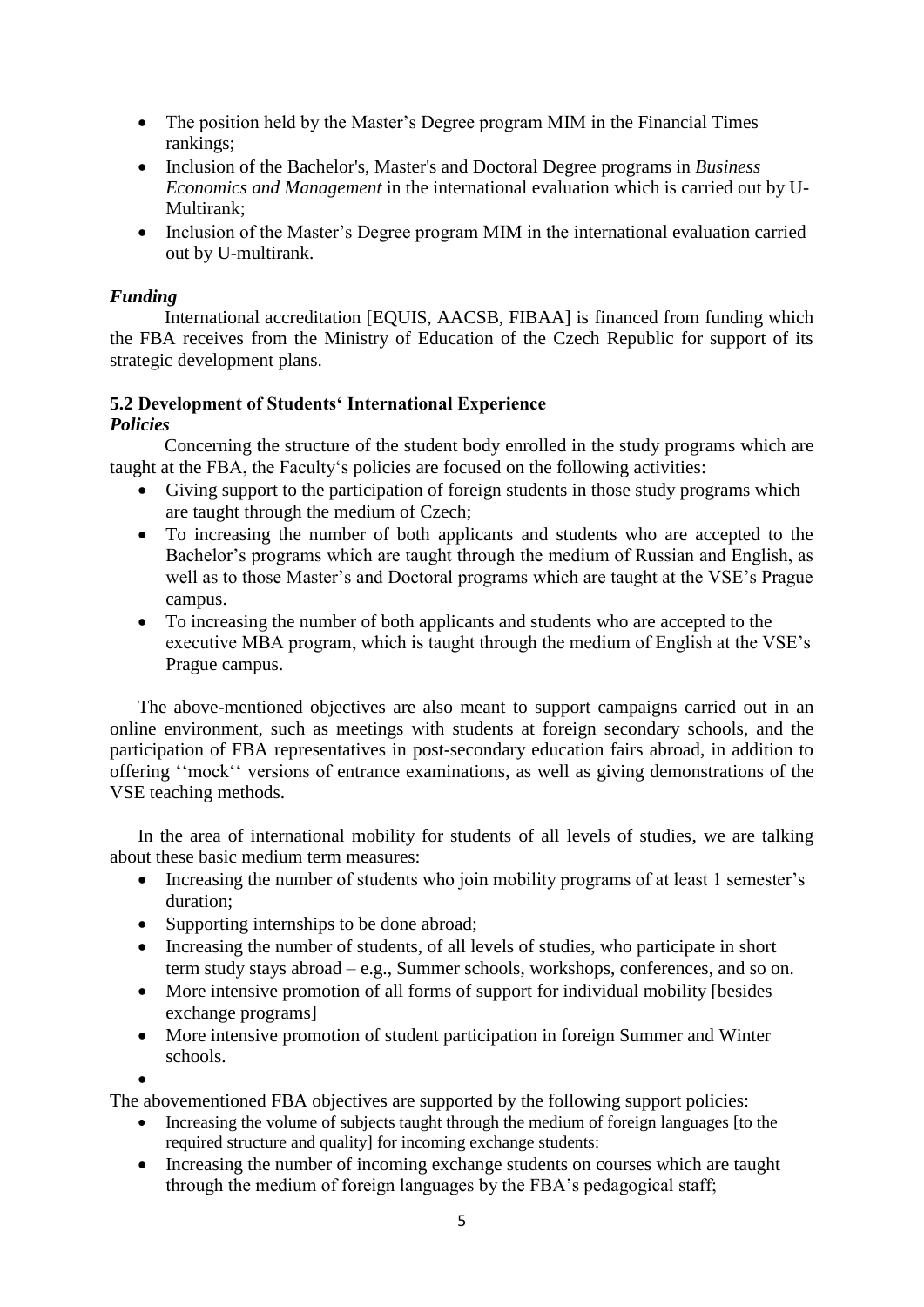- Reflecting foreign study stays in the study plans [mobility window] of all FBA study programs;
- Identifying partner schools which are suitable for students of Arts Management;
- Realisation of scholarship projects for the support of students who go on study stays outside Europe;
- Implementing scholarship projects for the support of students who go abroad on short term study stays [Summer schools and the like];
- Informing, and motivating, FBA students about study stays abroad;
- Support to be given to the accreditation of subjects taught through the medium of foreign languages by the FBA's Academic Centre.

### **Indicators**

Indicators for measuring success in the implementation of the basic medium term measures are the following:

- The number of foreign students participating in study programs which are taught through the medium of Czech as a percentage of the total number of students on the Bachelor's and linked Master's study programs;
- The number of students in study programs taught through the medium of foreign languages;
- The percentage of foreign students in study programs which are taught through the medium of foreign languages as a part of the total number of students on the Bachelor's and linked Master's study programs;
- The number of FBA representatives who participate in post-secondary education fairs abroad;
- The number of students who participate in meetings at selected secondary schools;
- The number of clicks received by international internet campaigns.

Indicators of success in the implementation of supplementary medium term measures are the following:

- The number of students who go abroad for at least one semester;
- The number of students who go abroad for work experience [internship];
- The number of students who go abroad on the basis of individual mobility [free movers];
- The number of students who go abroad to Summer schools for a period of at least 2 weeks;
- The number of subjects, taught through the medium of English, in a structure which corresponds to the structure of the incoming students;
- The number of incoming exchange students who are on courses taught through the medium of foreign languages by FBA personnel;
- The number of students on the executive MBA study program which is taught exclusively through the medium of English;
- The amount of scholarship support given to those students who go abroad.

# *Funding*

The realisation of programs taught through the medium of foreign languages, doubledegree programs and MBA study programs are financed by money raised from tuition fees.The Ministry of Education of the Czech Republic finances the studies of foreign nationals, who study on courses which are taught through the medium of Czech, to the same amount as is received by citizens of the Czech Republic.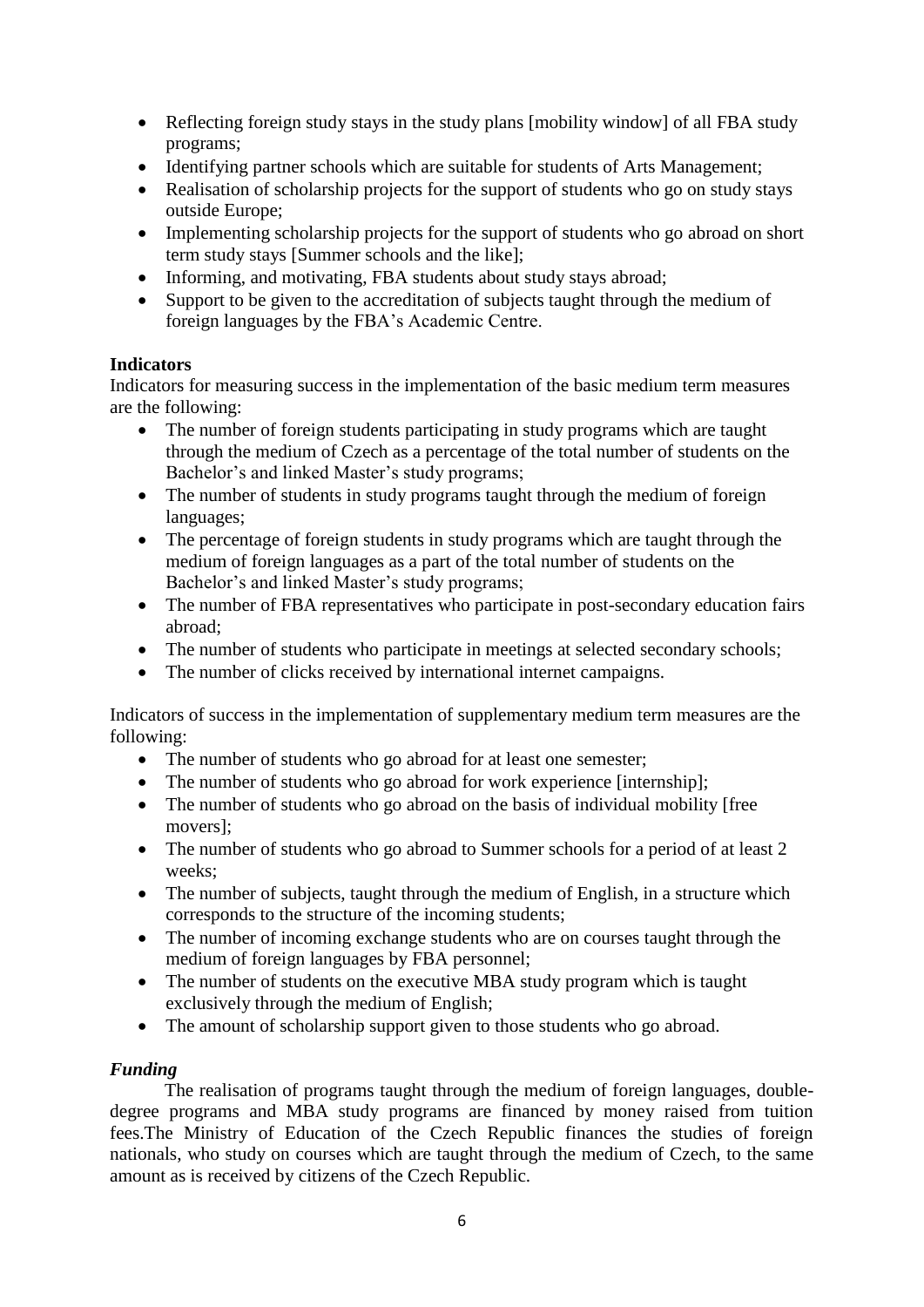Semestral excursions abroad are financed by funds such as *Erasmus Plus*.

Short term excursions abroad; for instance, Summer schools or free movers; are financed from funds which the FBA receives from the Ministry of Education for the support of its Plan for Strategic Development.

Scholarship support for student's excursions is financed by funds from the Faculty's Scholarship Fund.

### **5.3 The Development of the Academic Competence of Faculty Personnel** *Policies*

From the point of view of improving the international structure of Faculty staff, the FBA has implemented the following measures:

- The growth of the percentage of foreign academic personnel engaged at the FBA as a part of the total number of Faculty staff. Improving the conditions for the longterm employment of foreign academic workers.
- Utilisation of the ''guest professor'' project to facilitate reciprocal pedagogical mobility, also in non-European schools.

As regards the development of the cultural competence of FBA personnel, which would allow them to operate in the international academic environment, and with this in mind, the FBA has taken these steps:

- Including linguistic competence as a required qualification when seeking new employees;
- Implement special language courses aimed at the teaching of professional subjects, including presentation and other pedagogical skills;
- Boosting the role of teaching subjects through medium of foreign languages as one of the conditions for career growth within the framework of performance evaluation;
- Boosting the role of foreign teaching mobility as one of the conditions for career growth within the framework of performance evaluation;
- Support from the Faculty's Academic Centre for academic personnel.

#### **Indicators**

- The number of foreign academic personnel employed at the FBA for at least 1 semester;
- The number of participants in special language courses focused on the teaching of professional subjects;
- The number of Faculty pedagogues on teaching stays abroad.

#### *Funding*

The activities referred to above are financed by funds which the FBA has received from the Ministry of Education of the Czech Republic in support of its Strategic Development Plan.

### **5.4 Science and Research**

#### *Policies*

In the area of international cooperation in the spheres of science, research and innovation, the FBA has taken measures focused on:

• Support for publication in prestigious international journals. In order to do this, there must be developed a system for the evaluation of performance, as well as for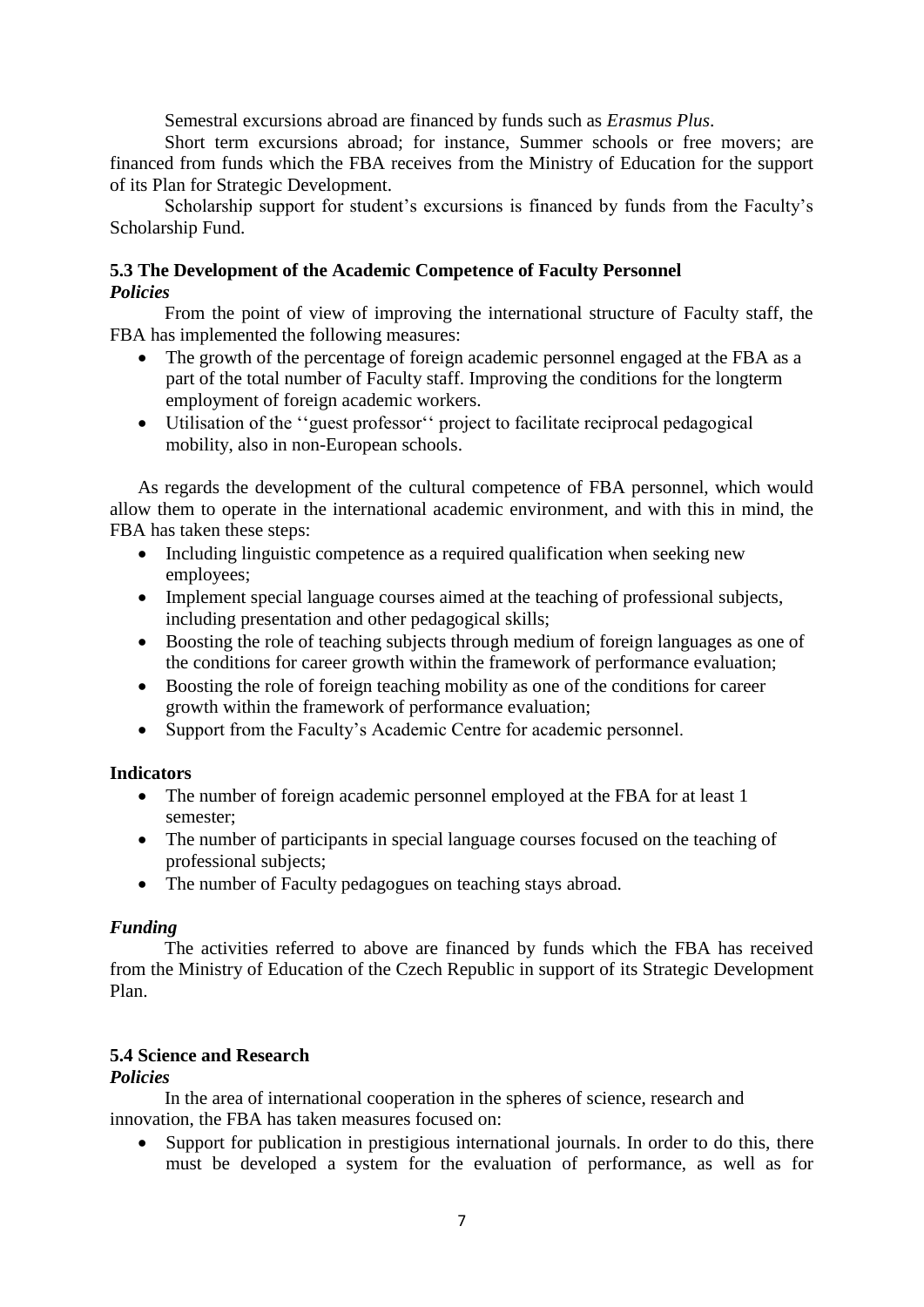financially supporting publication activities, especially publication in those journals with impact factor; for both academic personnel and Doctoral students;

- Supporting the acquisition of participation in international research projects. To do this it is necessary to implement a system for the provision of project support (including bonuses) for submitting and obtaining international scientific projects;
- Supporting the participation of academic personnel and Doctoral students in prestigious world conferences;
- Supporting the participation of academic personnel and Doctoral students in intensive courses on scientific methods;
- Supporting peer review in the area of scientific work;
- Obtaining top foreign scientific personnel.

### **Indicators**

- The number of articles in impact journals with an IF  $> 3$ ;
- The number of articles in impact journals with an  $IF > 1$
- The number of articles in impact journals:
- The number of academic personnel with citations in the IF;
- The number of international scientific projects;
- The number of works published by Doctoral students in the IF journals;
- The number of top foreign scientists obtained by the Faculty.

### *Funding*

The activities mentioned above are financed from funds which the FBA has obtained from the resources of the Government *Commission for Science, Development and Innovation*.

### **5.5 Executive Education**

### *Policies*

Development of the international character of executive education at the Faculty of Business Administration follows these steps:

- Regular monitoring of companies' real needs in the area of those executive education programs which are taught through the medium of foreign languages;
- Expanding and increasing the quality of the foreign language commercial education courses on offer with a view to companies' real requirements;
- Increasing the foreign range of executive education.

The Faculty supports the abovementioned objectives in the following ways:

- Involving more academic personnel in the teaching of executive educational courses which are taught through the medium of foreign languages;
- Preparing commercial courses by use of TEL (Technology Enhanced Learning);
- Boosting the organisational guarantee of the educational environment of the Faculty's institutes;
- Setting the selling processes for the area of commercial education courses which are taught through the medium of foreign languages.

### **Indicators**

- The number of research monitoring opportunities with the world of business practice which were realised;
- The number of foreign clients who take executive education courses;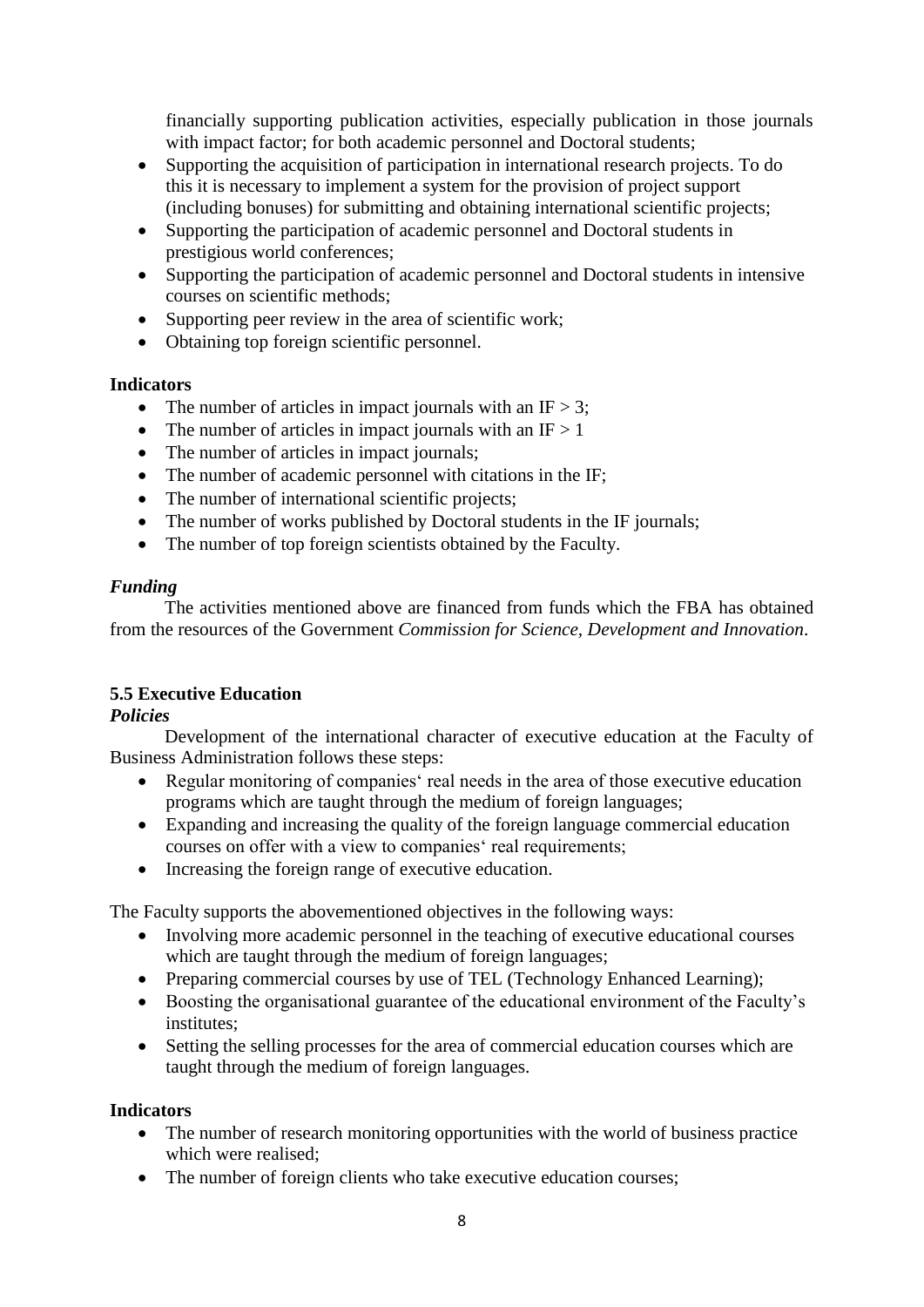- The number of academic personnel involved in the teaching of executive educational courses through the medium of foreign languages;
- The number of courses using TEL;
- The financial volume of commercial education.

### *Funding*

The costs connected with the activities mentioned in these points of the Strategy for Internationalisation are covered by the income received from the provision of commercial education.

### **5.6 Responsibility and Sustainability (ERS)**

### *Policies*

The issues of ethics, responsibility and sustainability are integral parts of the overall strategy of the FBA. The international aspects are strengthened by these measures:

- The involvement and activities of the FBA in the regional, European and global communities in the area of ERS. To carry over the international experience in the area of ERS to the Faculty's life, not only in the areas of education, or science and research.
- Cooperate with those international student organisations which operate in the area of ERS.

### **Indicators**

- The number of members of the academic community who operate in the regional, European and global communities in the area of ERS;
- The number of students of the FBA who are involved in international activities in the area of ERS;
- The number of students on the international study programs who participate in courses focused on the area of ERS.

### *Funding*

The activities presented in these points are financed by funds which the FBA receives from the Ministry of Education, which are given according to the number of students, as well as the height of the contribution given per student.

### **5.7 Cooperation with Foreign Subjects**

### *Policies*

Concerning the necessity for the permanent strengthening of the FBA's position in all areas of its activities, including those of consultancy and contracted research, the objective is:

- Boost the attractiveness and reputation of the Faculty brand for the management of firms, as well as for the public sector. With this aim in mind, there must be carried out regular research on how the Faculty is perceived in comparison with its main competitors;
- Develop long term partnerships between the Faculty and international firms and institutions;
- Develop membership and activities within the framework of international alliances and partnerships [academic and professional].